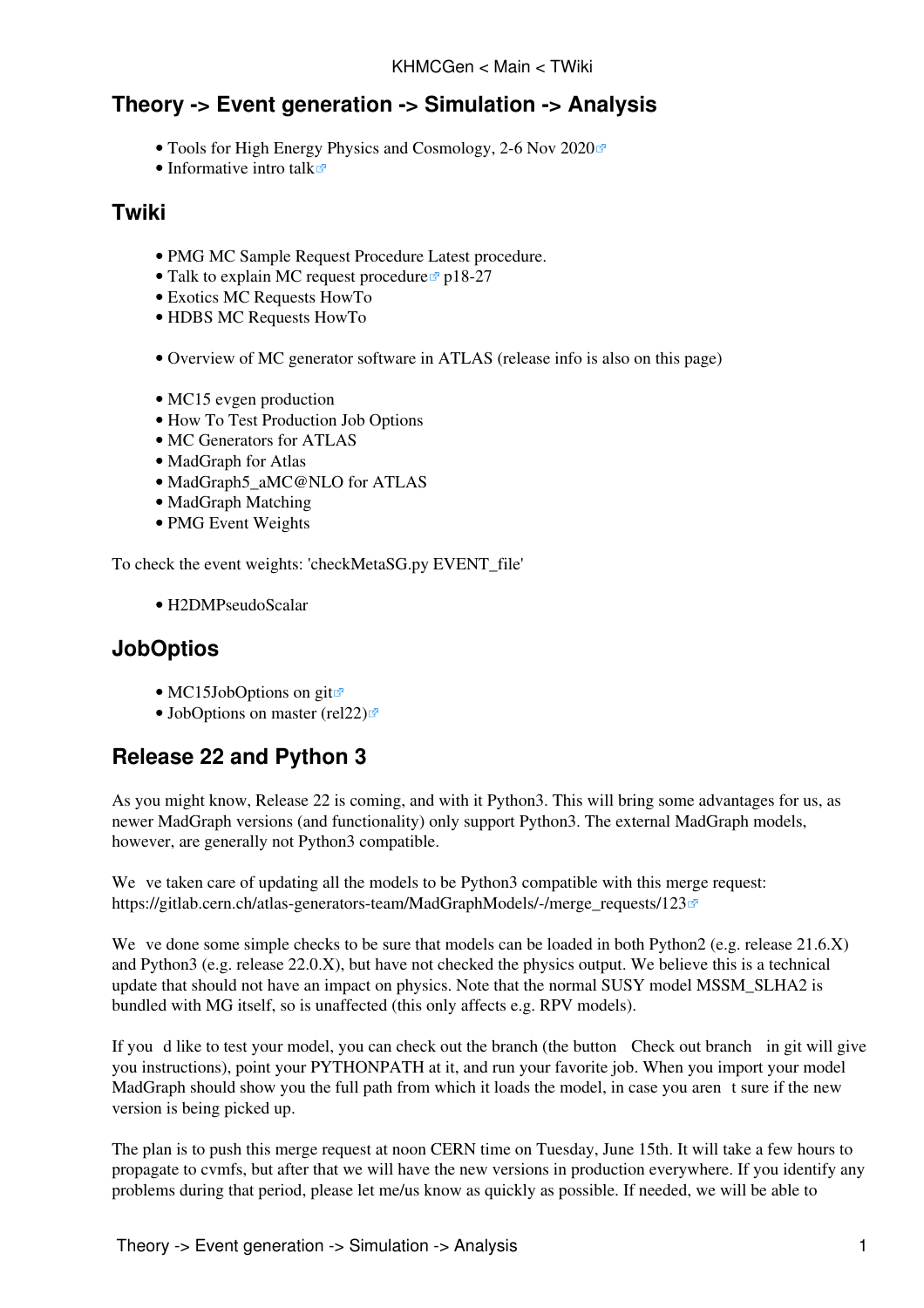quickly revert the change.

Keeping the repository together, rather than branching, saves us quite a lot of maintenance effort, so we thank you for your understanding.

### **Talks**

- JDM meeting on 12 Aug  $2016 \times M$ ono-jet mass grid
- [PDF forum meeting on 26 Aug 2016](https://indico.cern.ch/event/507485/contributions/2019656/attachments/1242012/1827030/pdfsim316.pdf) $\blacktriangledown$  PDF recommendation
- GDT meeting on 11 Dec 2018<sup> $\sigma$ </sup> PDF recommendation
- [PMG Plenary meeting on 13 Sep 2016](https://indico.cern.ch/event/569006/contributions/2300355/attachments/1336041/2009622/mc_soft2015.pdf) $\textdegree$  MC software report and generators status
- ATLAS weekly on 4 May 2021 $\mathbb{F}$  AtlFast-3 The new ATLAS Fast Simulation
- [arXiv:2109.02551 \(hep-ex\)](https://arxiv.org/abs/2109.02551)  $\mathbb{R}$  AtlFast3: the next generation of fast simulation in ATLAS
- [ATLAS weekly on 25 May 2021](https://indico.cern.ch/event/1040694/contributions/4378533/attachments/2250949/3818359/SimulationForRun3_weekly_20210525.pdf)<sup> $\alpha$ </sup> Simulation and Digitization for Run 3

#### **Paper**

- [arXiv:1705.08093 \(hep-ph\)](https://arxiv.org/abs/1705.08093) $\leq$  What is a parton shower?
- [arXiv:1510.03865 \(hep-ph\)](https://arxiv.org/abs/1510.03865)<sup>R</sup> PDF4LHC recommendations for LHC Run II
- [arXiv:2002.12716 \(hep-ph\)](https://arxiv.org/abs/2002.12716)<sup>®</sup> On the reduction of negative weights in MC@NLO-type matching procedures
- [arXiv:2109.07851 \(hep-ph\)](https://arxiv.org/abs/2109.07851) $\mathbb{F}$  Unbiased Elimination of Negative Weights in Monte Carlo Samples
- Generator Infrastructure and Tools meeting on 18 Oct 2021<sup>®</sup> Unbiased Elimination of Negative Weights in Monte Carlo Samples (Jeppe Andersen, Andreas Maier)
- [ATL-COM-PHYS-2018-158](https://cds.cern.ch/record/2305435?)<sup>®</sup> Treatment of theory predictions in ATLAS
- [arXiv:2203.11601 \(hep-ph\)](https://arxiv.org/abs/2203.11601) $\mathbb{P}^n$  A comprehensive guide to the physics and usage of PYTHIA 8.3

### **MadGraph reweighting**

- [MadGraph reweighting module](https://cp3.irmp.ucl.ac.be/projects/madgraph/wiki/Reweight)  $\Phi$
- [arXiv:1607.00763 \(hep-ph\)](https://arxiv.org/abs/1607.00763) $\mathbb{F}$  On the maximal use of Monte Carlo samples: re-weighting events at NLO accuracy
- [2HDM+a model twiki](https://twiki.cern.ch/twiki/bin/viewauth/AtlasProtected/ExtendedHiggsRun2)
- [Talk by Hannes Mildner on 23 Aug 2017](https://indico.cern.ch/event/660744/contributions/2696154/attachments/1511782/2357818/hmildner_gdtmeeting_230817.pdf)<sup>a</sup> Update on Madgraph Reweighting
- Talk by Hannes Mildner on 24 Jan 2019<sup> $\alpha$ </sup> Madgraph: reweighting and related features
- [MadGraphControl\\_Pythia8EvtGen\\_A14NNPDF30LO\\_Pseudoscalar\\_2HDM\\_monoHbb\\_v2.py](https://svnweb.cern.ch/trac/atlasoff/browser/Generators/MC15JobOptions/trunk/common/MadGraph/MadGraphControl_Pythia8EvtGen_A14NNPDF30LO_Pseudoscalar_2HDM_monoHbb_v2.py)
- Z(ll)+MET meeting on 16 Sep 2019<sup>®</sup> Reweighting Strategies for 2HDM+a Sample Request (Chris)
- [CDM meeting on 19 Sep 2019](https://indico.cern.ch/event/844572/contributions/3567224/attachments/1911517/3158761/MGReweightValidation.pdf)<sup>®</sup> MadGraph Reweighting Tool Validation for Mono-H and Mono-Z (Chris)

### **MC request**

• CDM meeting on 28 Nov 2019<sup>®</sup> 2HDM+a Signal Request for Mono-Z(ll) (Chris)

### **Delphes**

• [Delphes Quick Tour](https://cp3.irmp.ucl.ac.be/projects/delphes/wiki/WorkBook/QuickTour)